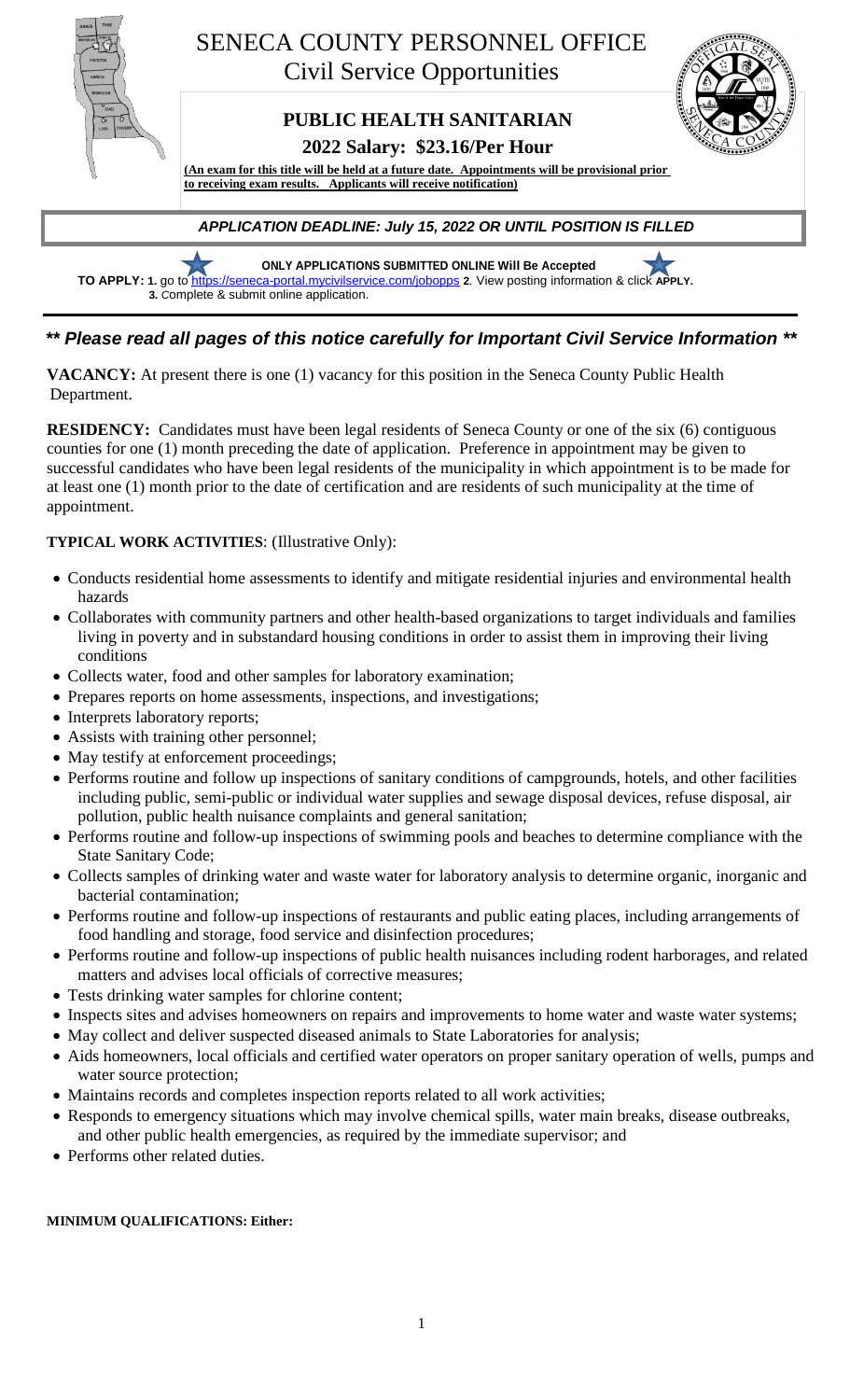- A. Graduation from a regionally accredited or New York State registered college or university with a Bachelor's degree including 30 credit hours in the natural sciences<sup>1</sup>, of which not more than 12 credit hours may be in the applied sciences<sup>2</sup>.; OR
- B. Five years of full-time, paid experience as a Public Health Technician deemed satisfactory by the local Commissioner of Health or Public Health Director and have completed a public health training course approved by the State Health Department.
- C. An equivalent combination of training and experience as defined in (A), and (B) above.

**Note:** Part-time service will be given prorated credit toward experience requirements.

**Note:** Incumbent must satisfactorily complete a public health training course approved by the State Health Department within the 2 year period following appointment.

Note: Qualifications mandated by State. 10 NYCRR 11.110

#### **SPECIAL REQUIREMENTS:**

Must possess NYS Driver's License at time of application. Said license must be maintained throughout employment.

**FOR MORE INFORMATION:** SENECA COUNTY PERSONNEL DEPT

1 DiPronio Drive, Waterloo, NY 13165 (315) 539 – 1710

#### SENECA COUNTY IS AN EQUAL OPPORTUNITY/AFFIRMATIVE ACTION EMPLOYER

Dated: June 2, 2022

 $\overline{a}$ 

 $<sup>1</sup>$  The term "natural science" shall mean a science such as biology, chemistry or physics that deals with the objects, phenomena, or laws of</sup> nature and the physical world. It shall include all physical and biological sciences.

<sup>&</sup>lt;sup>2</sup> The term "applied science" shall mean science based courses in environmental technology, sanitation technology, medical technology, public health, infection control or food science.